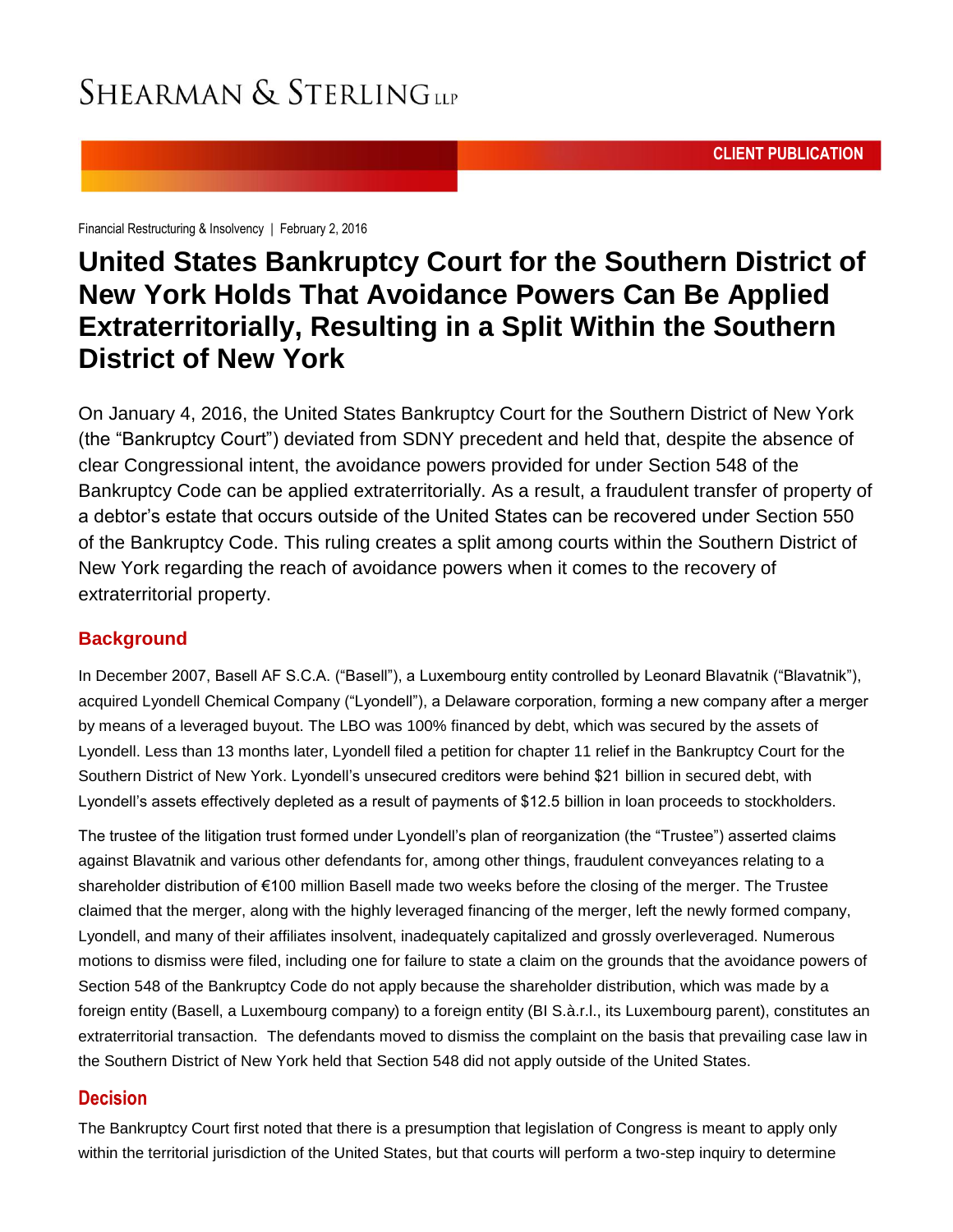whether to apply this presumption in a specific factual setting. First, a court must determine whether the presumption applies at all by considering the conduct regulated by the legislation in question, and whether that conduct occurred outside of the United States. If the presumption is implicated, the court then must consider whether Congress intended to extend the statute's coverage to the extraterritorial conduct at issue. After analyzing the facts and law, the Bankruptcy Court concluded that the presumption against extraterritoriality was rebutted, and the motion to dismiss the complaint was denied.

In determining whether a transaction is domestic or extraterritorial, courts consider a number of factors, including whether the participants, acts, targets and effects involved in the transaction primarily are foreign or domestic. The Bankruptcy Court was unconvinced that the "minimal contacts to the United States" advanced by the Trustee<sup>1</sup> were sufficient to overcome the substantially foreign nature of the shareholder distribution, and determined that the connection to the United States was insufficiently strong for the transfer to be considered anything but extraterritorial. Therefore, the shareholder distribution constituted an extraterritorial transfer.

The Bankruptcy Court then considered whether Congress intended that Section 548 of the Bankruptcy Code apply to extraterritorial transfers. The Court first looked to the language of the statute<sup>2</sup> and noted that the text does not contain any express language or indication that Congress intended for it to apply extraterritorially. The Bankruptcy Court then looked to context, such as the surrounding provisions of the Bankruptcy Code, including (i) Section 541, which provides for a bankruptcy court's *in rem* jurisdiction over all of a debtor's property, whether foreign or domestic and that any interest in property recovered under Section 550 becomes property of the estate,<sup>3</sup> and (ii) Section 550, which authorizes a trustee to recover transferred property to the extent that the transfer is avoided under Section 548.

The Bankruptcy Court agreed with the reasoning of the Fourth Circuit<sup>4</sup> in In re French, stating: "It would be inconsistent (such that Congress could not have intended) that property located anywhere in the world could be property of the estate once recovered under Section 550, but that a trustee could not avoid the fraudulent transfer and recover that property if the center of gravity of the fraudulent transfer were outside of the United States." In addition, the Bankruptcy Court praised the reasoning of Professor Jay Westbrook in an article<sup>5</sup> analyzing both the

- <sup>1</sup> The Trustee's arguments were the following: at least some of the decisions to make the shareholder distribution were made in the United States; the merger had substantial connections to the United States and, as part of the merger, so did the shareholder distribution; and payment of the shareholder distribution had substantial effects in the United States by rendering Basell—and 13 days later, the resulting company undercapitalized.
- <sup>2</sup> Section 548 of the Bankruptcy Code provides that a trustee may avoid any fraudulent transfer of an interest of the debtor in property that was made within two years of the bankruptcy filing.
- <sup>3</sup> Section 541 of the Bankruptcy Code, which defines "property of the estate" provides, among other things, that the estate includes any interest in property that the trustee recovers under Section 550 of the Bankruptcy Code, *wherever located* and by whomever held.
- <sup>4</sup> *French v. Liebmann (In re French)*, 440 F.3d 145 (4th Cir. 2006), cert. denied 549 U.S. 815, 127 S. Ct. 72 (2006).
- 5 Jay Lawrence Westbrook, *Avoidance of Pre-Bankruptcy Transactions in Multinational Bankruptcy Cases*, 42 TEX. INT'L L.J. 899.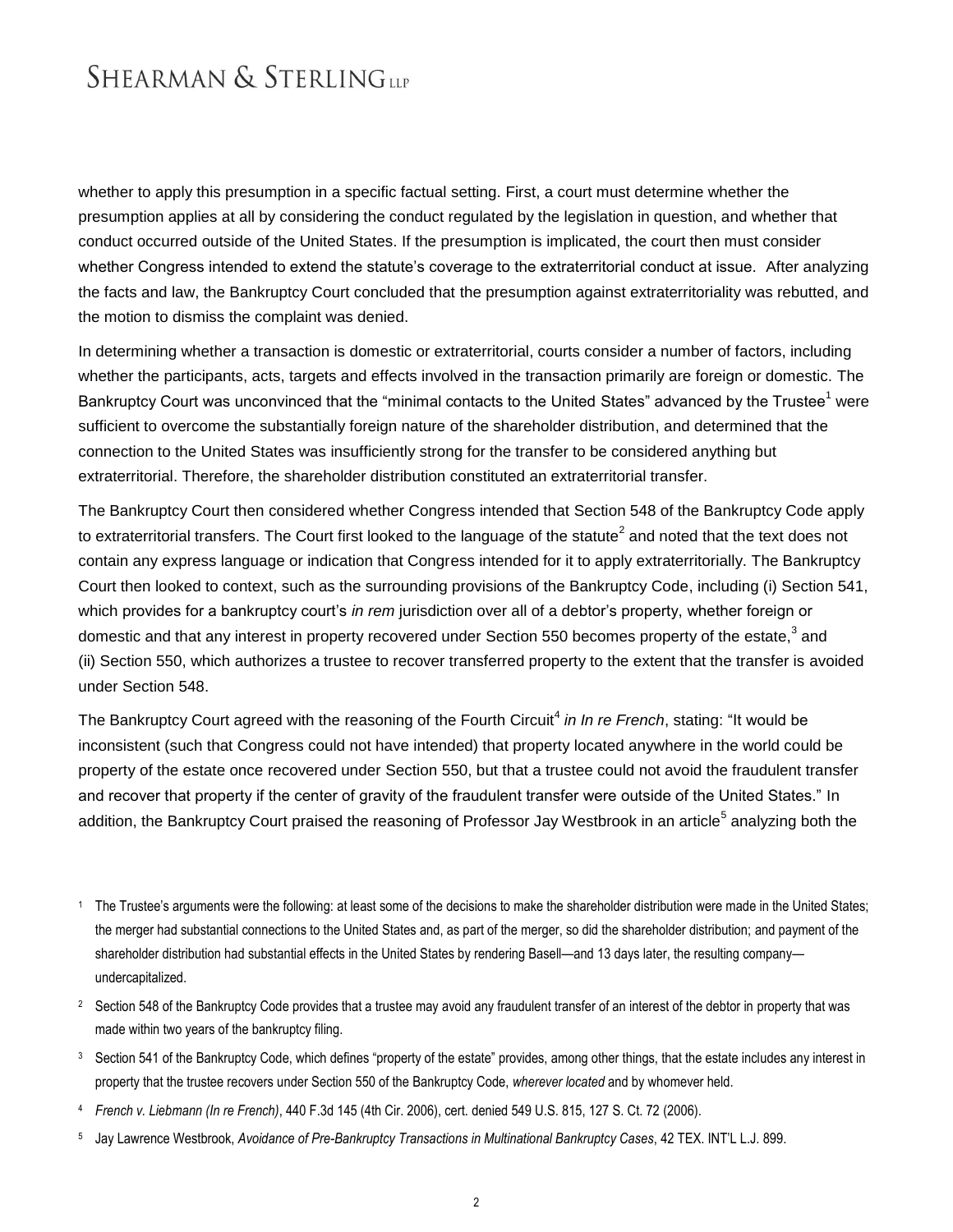In re French decision and a decision criticizing the same.<sup>6</sup> The counterargument to the extraterritorial reach of Section 548 is that because property held by third-party transferees becomes property of the estate only when the transfer has been avoided, Section 541 does not indicate Congress's intent that Section 548 apply extraterritorially. Here, the Bankruptcy Court agreed with Professor Westbrook that Section 541 "strongly suggests that Congress intended the reach of [the avoiding] powers to be co-extensive with the broad, global embrace of its definition of estate property."

#### **Discussion**

This decision appears to be somewhat at odds with the language of Section 541, which speaks of property "wherever located" as property of the estate, including property once it is recovered under Section 550 pursuant to an avoidance action, but with no explicit mention of the extraterritorial reach of avoidance actions themselves. The lack of clear Congressional intent that avoidance powers apply to foreign transactions was the basis for prior decisions in the Southern District of New York which took the opposite view and held that the avoidance powers only apply domestically.<sup>7</sup> Those courts reasoned that if Congress intended for the avoidance powers to have extraterritorial reach, it could have so stated either the relevant statutory provisions governing avoidance actions under the Bankruptcy Code or in Section 541 itself.

Judge Gerber, in a footnote, expressed his respectful disagreement to the extent that his decision is inconsistent with prior decisions recognizing the general presumption against extraterritoriality absent explicit language to the contrary. This ruling furthers uncertainty in the Southern District of New York as to whether transfers that occur abroad may be avoided in a chapter  $7$  or 11 case. $8$ 

- <sup>6</sup> *Barclay v. Swiss Fin. Corp. Ltd. (In re Bankr. Estate of Midland Euro Exch. Inc.)*, 347 B.R. 708 (Bankr. C.D. Cal. 2006) (acknowledging that Section 541 provides that property of the estate includes property "wherever located," but ultimately concluding that Section 541 did not support a reading of Section 548 to apply extraterritorially).
- 7 Referring to *Maxwell Communication Corp. plc v. Barclays Bank (In re Maxwell Commc'n Corp. plc)*, 170 B.R. 800 (Bankr. S.D.N.Y. 1994); *Societe General plc v. Maxwell Commc'n Corp. plc (In re Maxwell Commc'n Corp. plc)*, 186 B.R. 807 (S.D.N.Y. 1995); and *Sec. Inv'r Prot. Corp. v. Bernard L. Madoff Inv. Sec. LLC*, 513 B.R. 222 (S.D.N.Y. July 28, 2014).
- <sup>8</sup> Chapter 15, which governs U.S, bankruptcy cases in aid of (or ancillary to) foreign bankruptcy, reorganization and insolvency proceedings, explicitly does not permit the use of avoiding powers under the Bankruptcy Code by a foreign representative in a chapter 15 case. Cases are divided as to whether a foreign representative in a chapter 15 case may bring avoidance actions under foreign law in the U.S. While chapter 15 cases present unique considerations of comity with foreign jurisdictions, the express prohibition on a foreign representative bringing avoidance actions under the Bankruptcy Code at least arguably provides some support for the notion that Congress did not intend for Bankruptcy Code avoidance actions to have extraterritorial reach, at least in some circumstances.